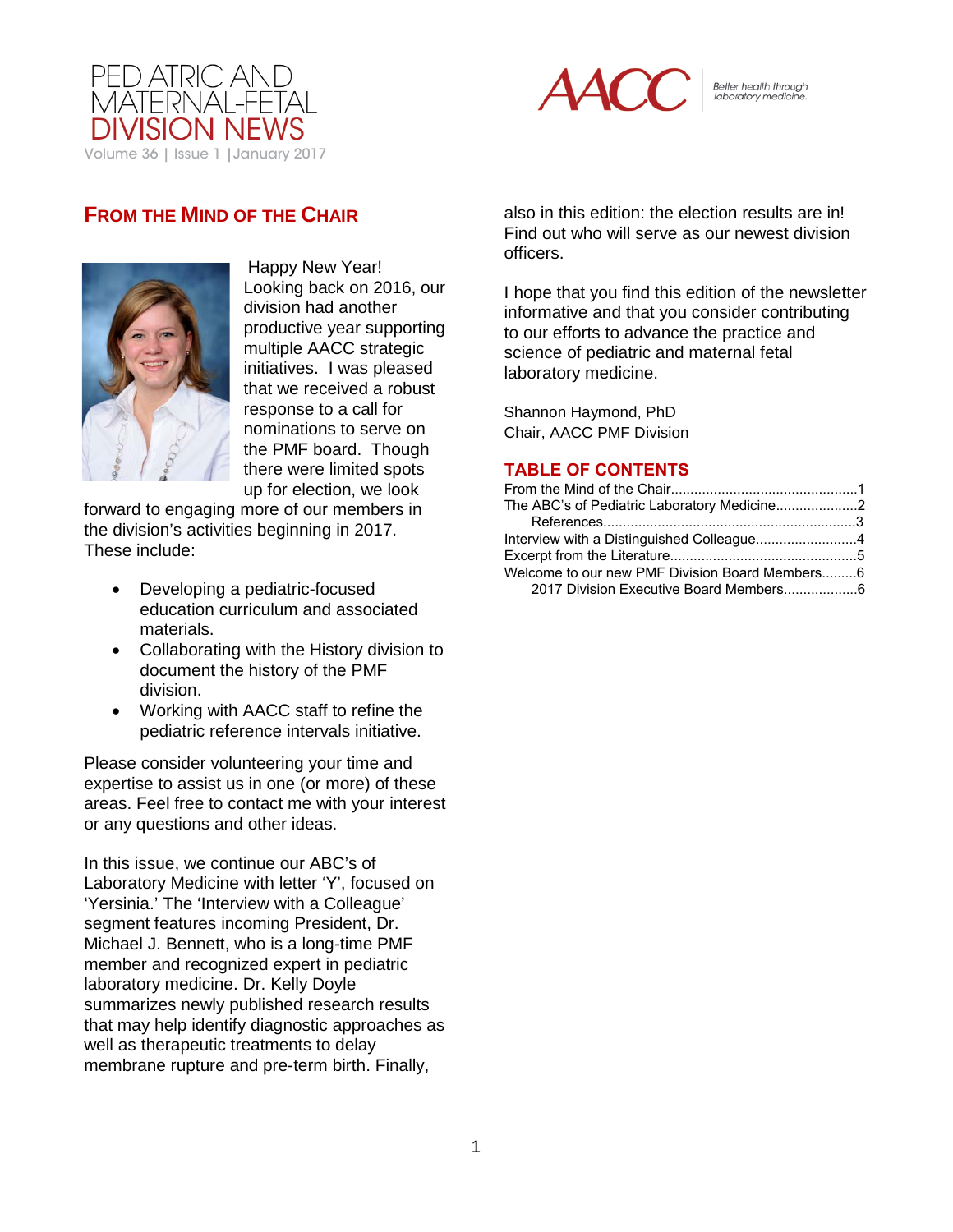# <span id="page-1-0"></span>**THE ABC'S OF PEDIATRIC LABORATORY MEDICINE:**



### **Y IS FOR "YERSINIA"**

**Morgan A. Pence, PhD, D(ABMM)** Dept. of Pathology and Laboratory, Cook Children's Medical Center, Fort Worth, TX

The genus *Yersinia* contains 19 species (1), of which three are pathogenic in humans: *Yersinia enterocolitica*, *Yersinia pseudotuberculosis* and *Yersinia pestis. Yersinia* species are members of *Enterobacteriaceae* but are slower growing than other *Enterobacteriaceae* when grown under standard incubation conditions, and therefore will be overgrown or outcompeted in non-sterile specimens, especially stool cultures.

*Y. enterocolitica* causes gastroenteritis associated with contaminated food or water and is a reportable illness. The Centers for Disease Control (CDC) estimates that *Y. enterocolitica* causes 117,000 infections, 640 hospitalizations and 35 deaths annually in the US (2). Infection with *Y. enterocolitica* occurs most often in young children and is most common during winter months (3). *Y. enterocolitica* is associated with swine carriage; ingestion of undercooked pork, especially chitterlings (chitlins), is the primary source of illness. Disease most commonly occurs during the winter months due to the association with chitlins, which are traditionally prepared during the holiday season. Symptoms of gastroenteritis caused by *Y. enterocolitica* include fever, abdominal pain and diarrhea, which is often bloody. Most cases of gastroenteritis are self-limiting and do not require antimicrobial therapy. However, immunocompromised patients are at risk of developing subsequent systemic illness and may require treatment. Antimicrobial options include fluoroquinolones, trimethoprimsulfamethoxazole and expanded-spectrum cephalosporins. Routine stool cultures typically do not detect *Y. enterocolitica* due to its slower

growth rate compared to enteric flora, and most hospitals offer a separate *Yersinia* stool culture order. If *Y. enterocolitica* is suspected, the microbiology laboratory should be alerted or a *Yersinia* culture ordered. When *Y. enterocolitica* is suspected, stool specimens are inoculated to a *Yersinia* selective agar, typically cefsulodinirgasan-novobiocin (CIN) agar, which is incubated at room temperature. *Yersinia* species appear as bullseye colonies on CIN, which have a red center and clear border (Fig 1).



**Fig 1.** Characteristic *Yersinia* bullseye colonies on CIN agar.

Because *Y. enterocolitica* is not detected on routine stool cultures, its incidence is likely underestimated. Two commercial molecular gastrointestinal panels, the Verigene Enteric Pathogens Test (Luminex Corporation, Austin, TX) and the BioFire Gastrointestinal Pathogens Panel (BioFire Diagnostics, Salt Lake City, UT), include *Y. enterocolitica* as a target. As molecular gastrointestinal pathogen panels are more widely adopted, they may provide a better estimate of the incidence of *Y. enterocolitica* gastroenteritis in the US. At Cook Children's Medical Center, approximately 3,000 routine stool cultures are performed annually whereas only approximately 30 *Yersinia* stool cultures are performed each year. All of the *Yersinia* stool cultures performed in the last ten years were negative. However, Cook Children's implemented the Verigene Enteric Panel in December 2016, replacing traditional stool culture. Since implementation, *Y. enterocolitica* has been detected in two patients, both of which were confirmed when the specimens were cultured to Yersinia Selective Agar (CIN; Remel, Lenexa, KS). Per the physicians, neither patient would have had a *Yersinia* stool culture ordered, and the diagnosis would have been missed. One patient was seen in the ED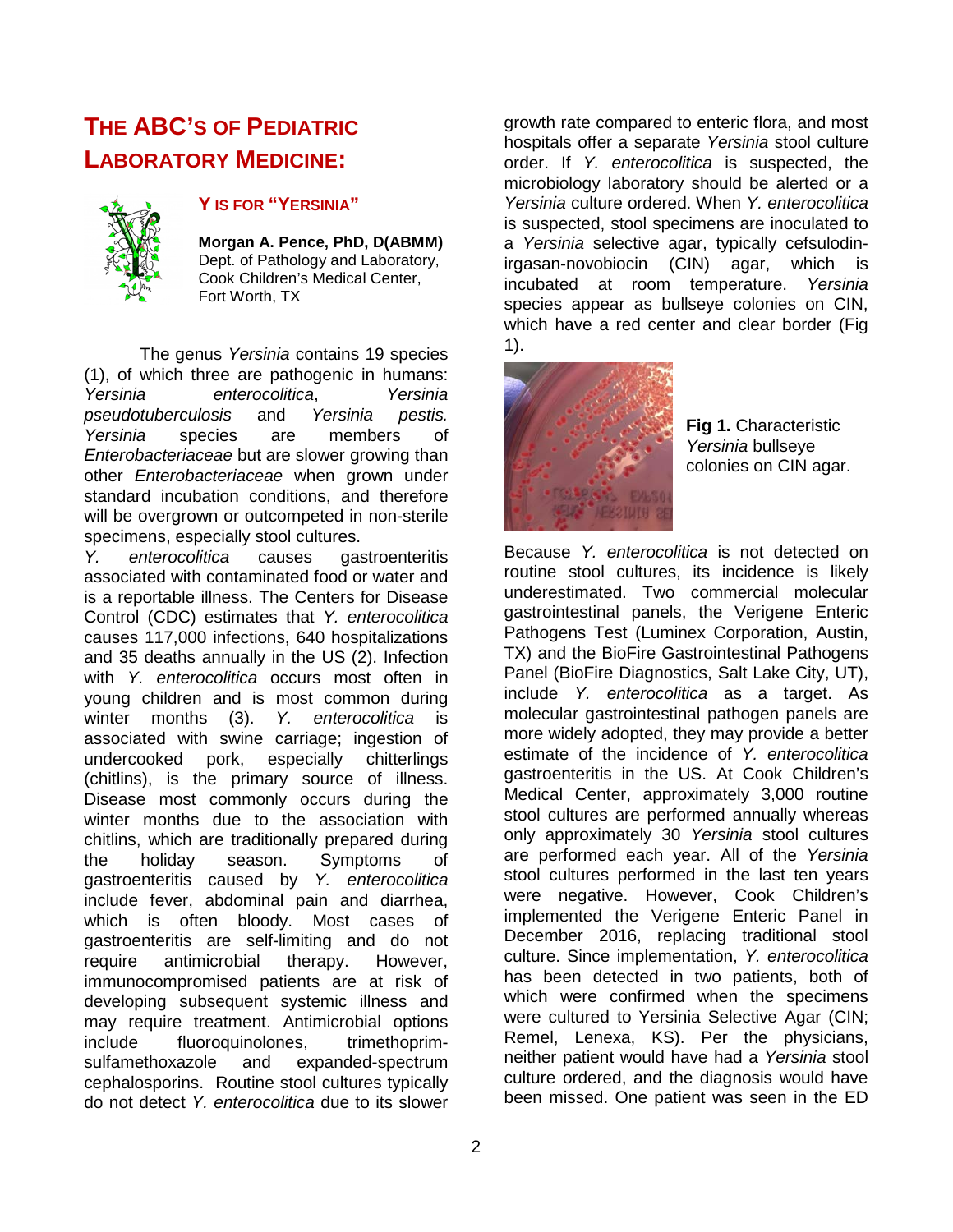<span id="page-2-0"></span>and discharged without questioning about potential food exposures. The other patient was admitted and was treated due to his age and immune status. Only after the test was reported as being positive was the family questioned about exposure to chitlins, and it was discovered that chitlins had recently been prepared on the same kitchen countertop where the child's formula was prepared.

*Y. pseudotuberculosis* is the least common of the three *Yersinia* species that cause infections in humans. It causes gastroenteritis, accompanied by fever and abdominal pain, but it is not usually associated with diarrhea. *Y. pseudotuberculosis* also causes mesenteric lymphadenitis. During a 12 year period (1996- 2007), the CDC reported only 18 cases of *Y. pseudotuberculosis* nationwide (4). In contrast to *Y. enterocolitica*, the majority of *Y. pseudotuberculosis* infections were found to occur in adults and most commonly in white males (4). *Y. pseudotuberculosis* was also more commonly isolated from invasive sites, with 12 of 18 isolates being recovered from blood, while only a single isolate was recovered from stool (4).

*Y. pestis* is the most well-known *Yersinia* species due to its role as the causative agent of plague, made infamous by the Black Death of the  $14<sup>th</sup>$  century. Presently, the majority of worldwide cases of plague occur in Africa, while approximately 1% of cases occur in the US (3). Most cases of *Y. pestis* in the US occur in the four corners region (Colorado, New Mexico, Arizona and Utah), with more than 80% of cases occurring in Colorado, New Mexico and Arizona (5). Other cases are scattered throughout California and Oregon. In contrast to historical urban epidemics, cases are now primarily scattered throughout rural areas.

Three forms of plague exist: bubonic, septicemic and pneumonic and all have high mortality rates if left untreated (3). Bubonic plague is characterized by buboes, or swollen lymph nodes, and is vectored by rat fleas, which may be brought into the home by pet dogs or cats. Septicemic plague develops after the bite of any infected flea or after handling infected animals. Pneumonic plague is contracted through inhalation of infectious respiratory droplets from infected humans or cats, which are particularly susceptible to plague. Pneumonic plague may also develop subsequent to untreated bubonic or septicemic plague.

*Y. pestis* is classified as a category A biothreat agent due to the properties that make it a good bioweapon, which include wide availability, potential for mass production and aerosolization, contagious nature and potential to cause high fatality rates. The first reported use of *Y. pestis* as a bioweapon was in the  $14<sup>th</sup>$  century, when the Tartars, invading the city of Kaffa, catapulted bodies of plague victims over the city walls, resulting in an epidemic (6). *Y. pestis* appears as nondescript colonies on blood agar, although colonies may have a "fried egg" appearance, and is a non-fermenter on MacConkey agar. It is the only *Yersinia* species that is non-motile at room temperature. Because of its status as a biothreat agent, suspected cases must be reported to the local public health entity and the bacterial isolate sent for confirmatory testing.

Although *Yersinia* species other than *Y. enterocolitica, Y. pseudotuberculosis* and *Y. pestis* are considered to be non-pathogenic in humans, they have been isolated in stool cultures from patients with gastrointestinal symptoms with no alternative diagnosis (7). It is possible that these species are pathogens but are underrecognized due to the limitations of current culture methods.

### **References**

- 
- 1. **Parte AC. www.bacterio.net.** Accessed January 8, 2017.<br>
2. **Centers for Disease Control and Prevention. For Disease Control and** [https://www.cdc.gov/yersinia/.](https://www.cdc.gov/yersinia/) Accessed January 8, 2017.
- 3. **Jorgensen JH, Pfaller MA.** 2015. Manual of Clinical Microbiology, 11th ed. ASM Press.
- 4. **Long C, Jones TF, Vugia DJ, Scheftel J, Strockbine N, Ryan P, Shiferaw B, Tauxe RV, Gould LH.** 2010. *Yersinia pseudotuberculosis* and *Y. enterocolitica* infections, FoodNet, 1996- 2007. Emerg Infect Dis **16:**566-567.
- 5. **Craven RB, Maupin GO, Beard ML, Quan TJ, Barnes AM.** 1993. Reported cases of human plague infections in the United States, 1970-1991. J Med Entomol **30:**758-761.
- 6. **Derbes VJ.** 1966. De Mussis and the great plague of 1348. A forgotten episode of bacteriological warfare. JAMA **196:**59-62.
- 7. **Loftus CG, Harewood GC, Cockerill FR, 3rd, Murray JA.** 2002. Clinical features of patients with novel Yersinia species. Dig Dis Sci **47:**2805-2810.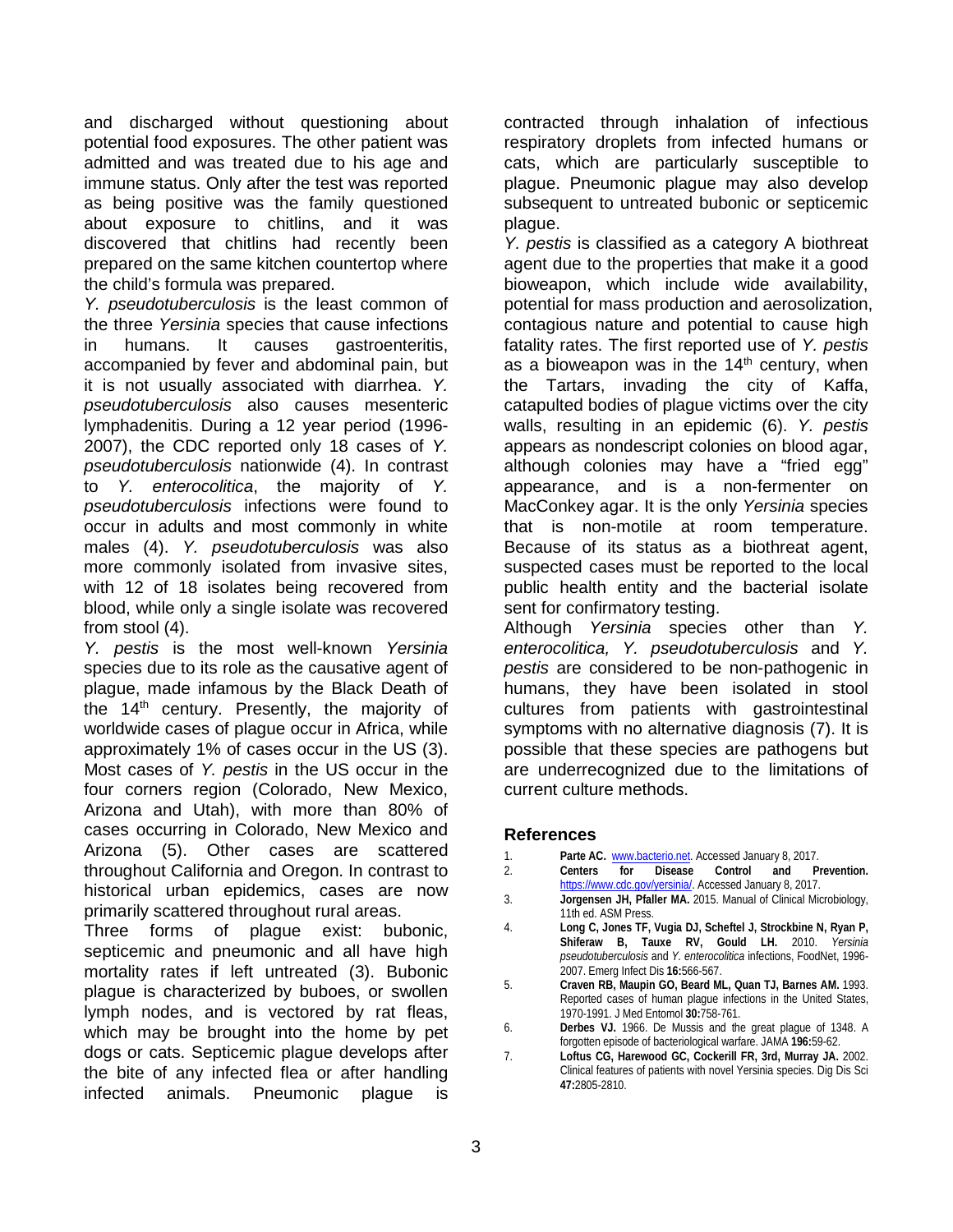# <span id="page-3-0"></span>**Interview with a Distinguished Colleague**



### **Michael J. Bennett**, PhD, FRCPath, DABCC, FACB. 2017 AACC President.

Professor of Pathology and Laboratory Medicine, Director of the Metabolic Disease Laboratory. Children's Hospital of Philadelphia. University of

Pennsylvania, Philadelphia, Pennsylvania, USA

### **What are you most looking forward to in your year as president of AACC?**

Being elected president was the culmination of my career to date as a clinical chemist. Earlier this year I was asked to be on a taskforce to develop strategic initiatives for the association for the next three years. I'm very much looking forward to working with the board of directors and AACC staff in completing those initiatives. As a whole the initiatives will provide even better educational programs, increase the visibility of our profession and provide advocacy for many of our projects.

I'm also looking forward to interacting with as many members of the association as possible in 2017. The AACC President typically is invited to many of the local sections to both give a talk and also to meet members within their own local sections to hear what works well and where improvements might be made. My year in 2017 is already filling up with invitations.

There are also many opportunities for the president to meet leaders of other similar organizations to discuss areas in which we might collaborate. Many of these meetings are set up at the annual meeting where the president hosts visitors representing those organizations. You would be surprised to know how few CE credits the president actually

receives at the annual meeting due to these other commitments. However, I am looking forward to these interactions.

### **What development would you like to see occur in pediatric laboratory medicine over the next 3 years?**

One of the major areas of advocacy on the association's agenda is that of pediatric reference intervals. I was involved with the development of the policy statement recently put out by AACC on reference intervals. I would like to see this initiative go one step further to a practical level where a repository is identified to hold and store samples from normal pediatric patients for reference interval determinations. We are in touch with the CDC and NIH in this matter and I would like to see a practical solution to the problem.

At a global level, one of my personal projects as president is to help develop newborn screening programs in developing counties. With the help of the Latin American Workgroup of AACC, we are planning a workshop in Colombia in 2017 to investigate and promote building a universal program in that country. In three years, I would like to see this program come to fruition.

Analytically, but less optimistically, I would like to see a major one or more of our vendor partners seriously develop automated analyzers that can readily handle pediatric samples. This has been an unresolved issue for decades but maybe as president of AACC and a pediatric background, the vendors will listen.

### **What do you see as the biggest challenges facing laboratorians in the next several years?**

Keeping up with the pace of technological developments (mass spectrometry, molecular diagnostics, point of care). Embracing these changes, but also recognizing that they often take place so quickly that keeping up is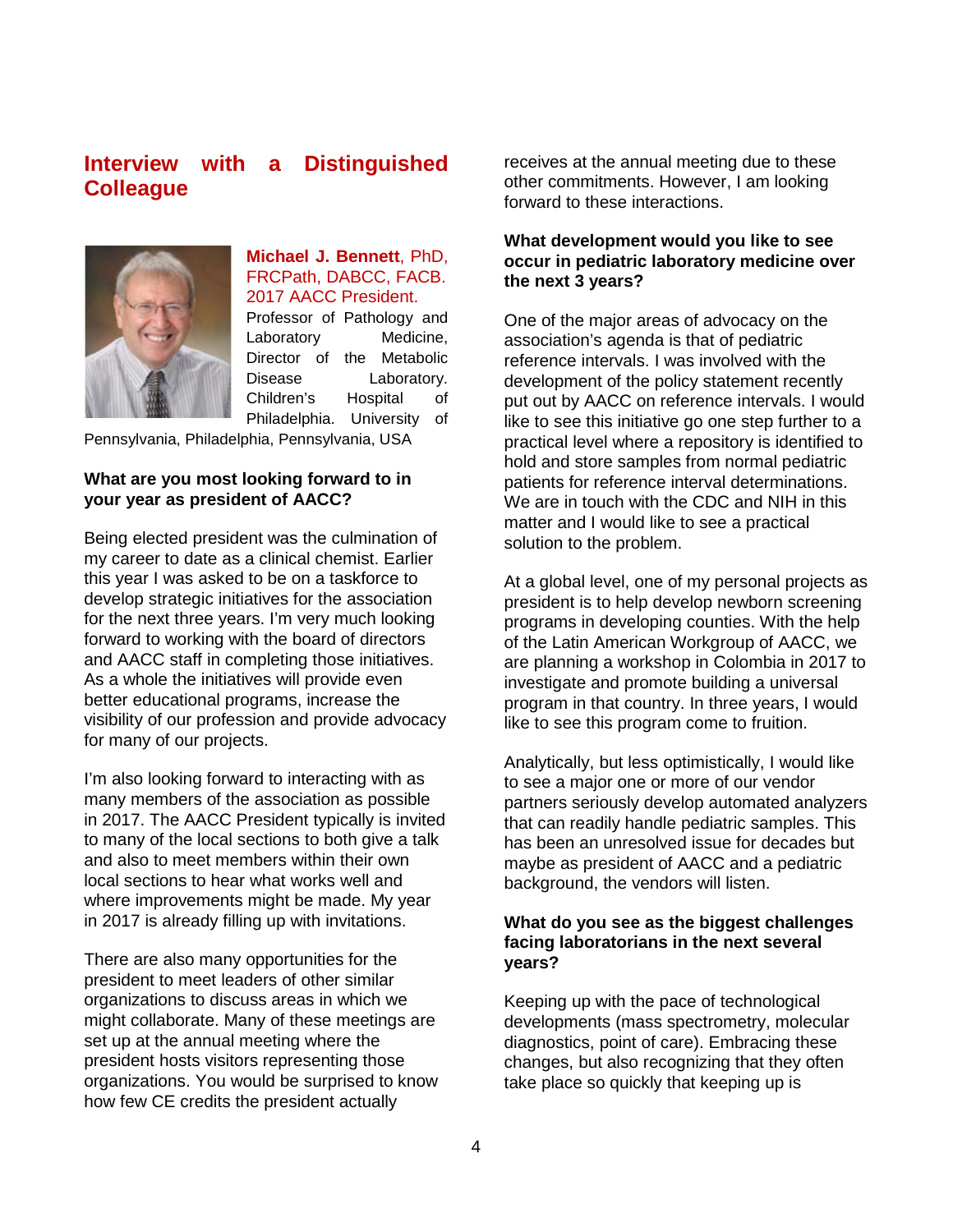<span id="page-4-0"></span>problematic. Next gen is typically already last gen.

There is a tremendous growth in our knowledge base and keeping up is problematic. In order to retain our visibility as a profession we need to be able to be incredibly well-educated and current.

Visibility has always been an issue as we generally practice our skills away from direct patient care. We have always, and still do need to be seen as the experts that we are. In pediatric laboratory medicine, we have many opportunities to be seen as the experts as very few of our clinical colleagues could interpret, for example, an organic acid chromatogram without our input. We need to participate in clinical rounds and conferences to promote our visibility.

Identifying opportunities to specialize in laboratory medicine. We need to find the time to develop expert skills in a particular area of laboratory medicine. All too often, this time is not available due to clinical load. Somehow though, we really do need opportunity to grow and this can pose a challenge.

### **Excerpt from the Literature**



**Kelly Doyle**, PhD, DABCC, Clinical Chemist, Intermountain Healthcare, Salt Lake City, UT, USA

### **Calciprotein particles as potential etiologic agents of idiopathic preterm birth**

Lydia L. Shook, Catalin S. Buhimschi, Antonette T. Dulay, Megan E. McCarthy, John T. Hardy, Christina M. Duzyj Buniak, Guomao Zhao, Irina A. Buhimschi. Sci Transl Med, 2016. **8**(364): p. 364ra154.

According to the National Institute of Child Health and Human Development, "preterm birth (PTB) is the most common cause of infant death and is the leading cause of long-term disability related to the nervous system in children." However, mothers at risk of idiopathic preterm labor are difficult to identify due to a paucity of knowledge around underlying pathophysiology of PTB.

Recently, a team of researchers at Nationwide Children's Hospital in Columbus, OH describe in their basic research article how they may have discovered an underlying etiology of preterm premature rupture of membrane (PPROM)-mediated PTB based on ectopic calcification. Specifically, they observed an elevated frequency of calcium-protein conglomerates, called calciprotein particles (CPPs) in amniochorion tissues and correlated decrease of protein fetuin-A in amniotic fluid of women experiencing idiopathic PPROM. Fetuin-A acts as a mineralization inhibitor but was found to be the major protein constituent in the CPPs. Interestingly, the sequestration of fetuin-A in CPPs, may create an environment within the amniotic fluid that is depleted of essential proteins and minerals as well as increase the activity of prostaglandin-E2 which is a well-documented mediator of labor induction and membrane rupture.

From a diagnostics perspective, calciprotein or fetuin-A concentrations may be potential markers used to identify women at risk of idiopathic PTB, but clinical utility is complicated by the fact that there is not a direct correlation to concentrations of fetuin-A in maternal serum or fetal cord-blood as demonstrated in the article.

Yet unknown are the triggers of CPP formation and decrease protein fetuin-A concentrations but these discoveries may help identify diagnostic approaches as well as therapeutic treatments to delay membrane rupture and PTB.